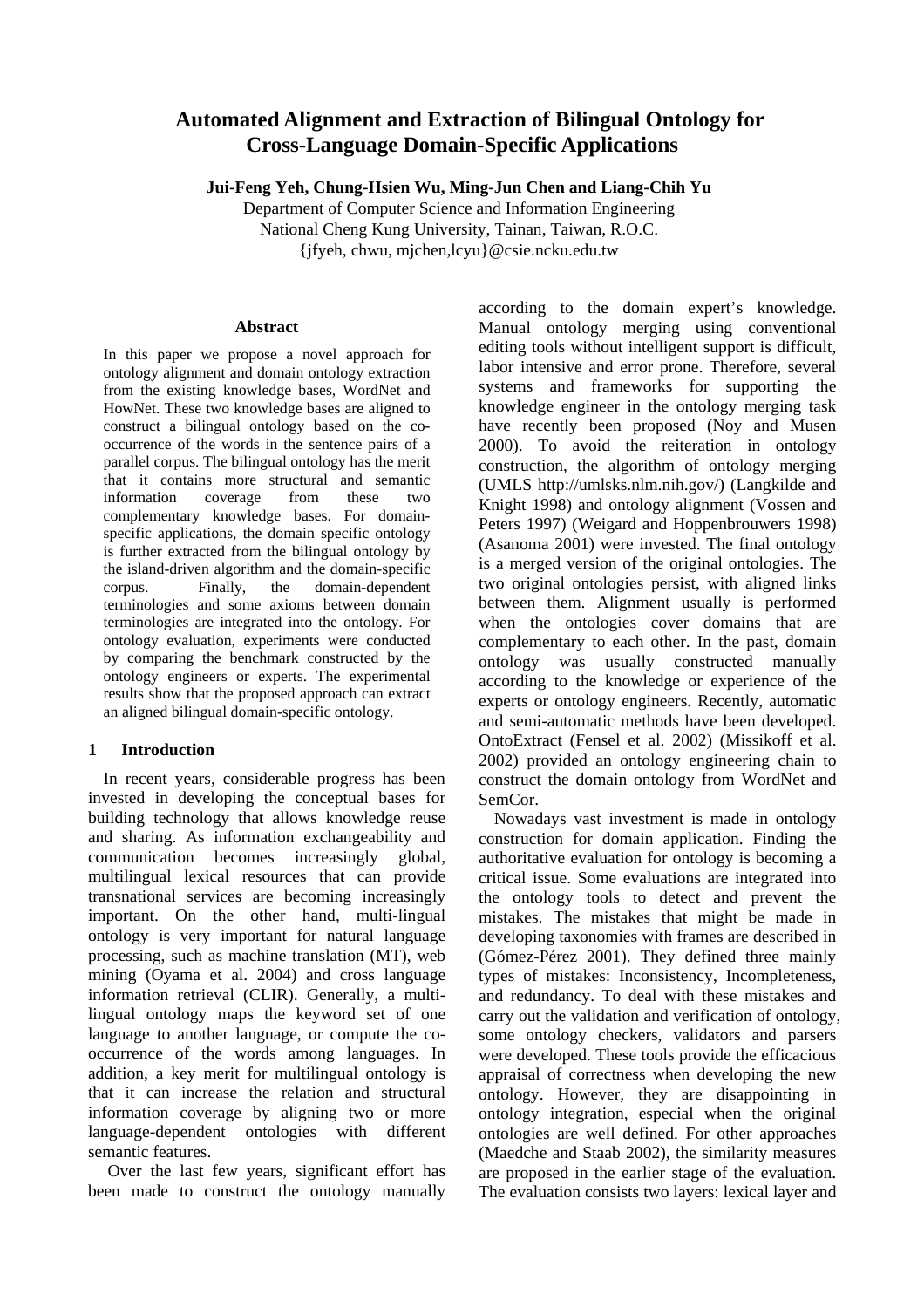conceptual layer. In lexical layer, the edit distance is integrated into the lexical similarity measure. The measure is defined as:

$$
SM(L_i, L_j) = \max\left(0, \frac{\min(|L_i|, |L_j|) - ed(L_i, L_j)}{\min(|L_i|, |L_j|)}\right) \in [0, 1]
$$
 (1)

where  $SM(\square)$  denotes the lexicon similarity function,  $ed \quad (\Box)$  is the Levensthein edit distance function defined in (Levensthein. 1966).  $L_i$  and  $L_i$ are the words within the lexicons of the ontologies. The conceptual layer focuses on the conceptual structures of the ontologiesm namely taxonomic and nontaxonomic relations.

In this paper, WordNet and HowNet knowledge bases are aligned to construct a bilingual universal ontology based on the co-occurrence of the words in a parallel corpus. For domain-specific applications, the medical domain ontology is further extracted from the universal ontology using the island-driven algorithm and a medical domain corpus. Finally, the axioms between medical terminologies are derived. The benchmark constructed by the ontology engineers and experts is introduced to evaluate the bilingual ontology constructed using the methods proposed in this paper. This paper defines two measures, taxonomic relation and non-taxonomic relation, as the quantitative metrics to evaluate the ontology.

The rest of the paper is organized as follows. Section 2 describes ontology construction process and the web search system framework. Section 3 presents the experimental results for the evaluation of our approach. Section 4 gives some concluding remarks.

## **2 Methodologies**

Figure 1 shows the block diagram for ontology construction. There are two major processes in the proposed system: bilingual ontology alignment and domain ontology extraction.

#### **2.1 Bilingual Ontology Alignment**

In this approach, the cross-lingual ontology is constructed by aligning the words in WordNet to their corresponding words in HowNet.

The hierarchical taxonomy is actually a conversion of HowNet. One of the important portions of HowNet is the methodology of defining the lexical entries. In HowNet, each lexical entry is defined as a combination of one or more primary features and a sequence of secondary features. The primary features indicate the entry's category, namely, the relation: "is-a" which is in a hierarchical taxonomy. Based on the category, the

secondary features make the entry's sense more explicit, but they are non-taxonomic. Totally 1,521 primary features are divided into 6 upper categories: Event, Entity, Attribute Value, Quantity, and Quantity Value. These primary features are organized into a hierarchical taxonomy.

First, the Sinorama (Sinorama 2001) database is adopted as the bilingual language parallel corpus to compute the conditional probability of the words in WordNet, given the words in HowNet. Second, a bottom up algorithm is used for relation mapping.

In WordNet a word may be associated with many synsets, each corresponding to a different sense of the word. For finding a relation between two different words, all the synsets associated with each word are considered (Fellbaum 1998). In HowNet, each word is composed of primary features and secondary features. The primary features indicate the word's category. The purpose of this approach is to increase the relation and structural information coverage by aligning the above two languagedependent ontologies, WordNet and HowNet, with their semantic features.



Figure 1 Ontology construction framework

The relation "is-a" defined in WordNet corresponds to the primary feature defined in HowNet. Equation (2) shows the mapping between the words in HowNet and the synsets in WordNet.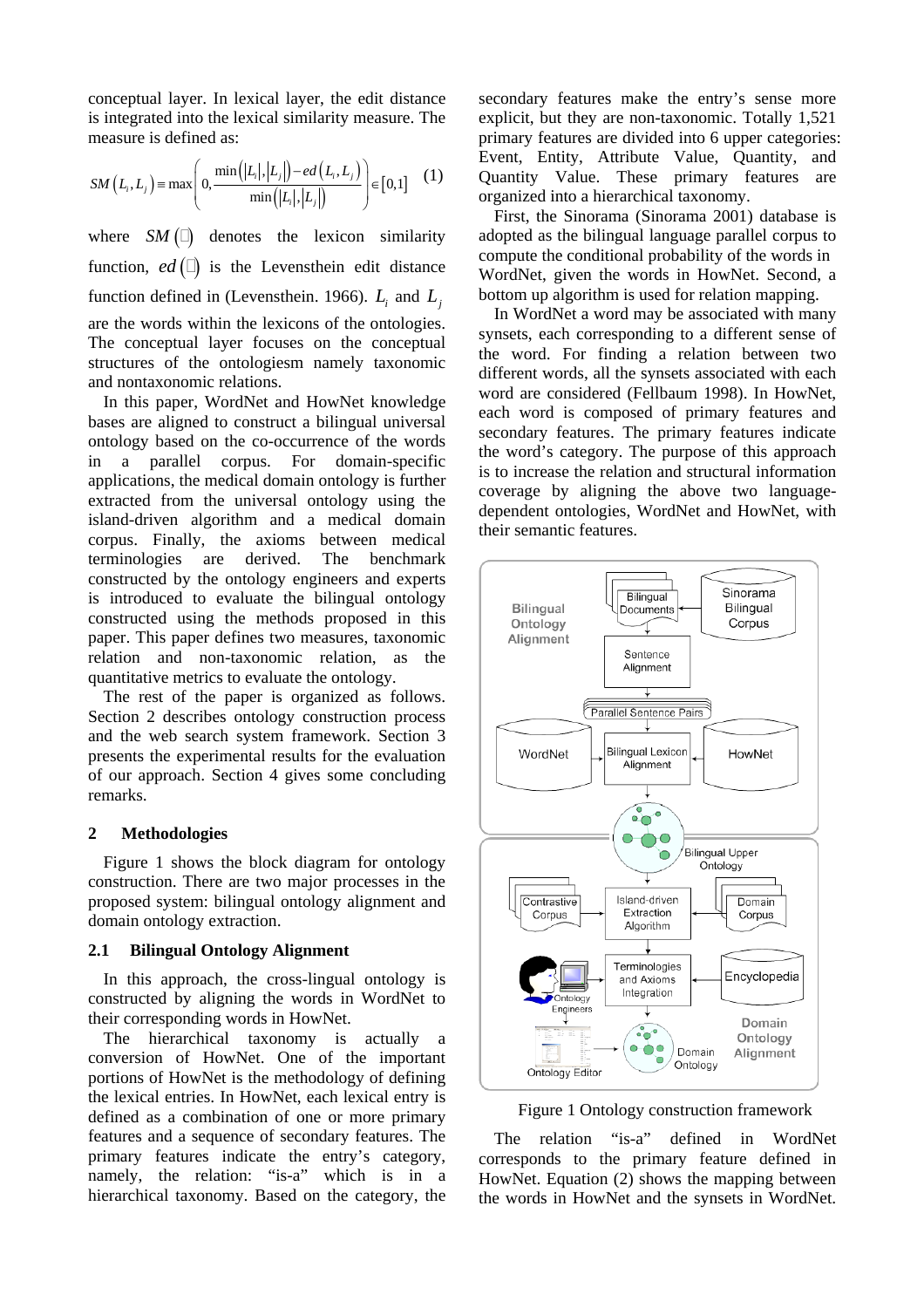Given a Chinese word,  $CW_i$ , the probability of the word related to synset,  $synset^k$ , can be obtained via its corresponding English synonyms,  $EW_i^k$ ,  $j = 1,..., m$  , which are the elements in  $synset^k$ . The probability is estimated as follows.

$$
Pr(synset^{k} | CW_{i})
$$
\n
$$
= \sum_{j=1}^{m} Pr(synset^{k}, EW_{j}^{k} | CW_{i})
$$
\n
$$
= \sum_{j=1}^{m} (Pr(synset^{k} | EW_{j}^{k}, CW_{i}) \times Pr(EW_{j}^{k} | CW_{i}))
$$
\n(2)

where

$$
\Pr\left(synset^{k} | EW_{j}^{k}, CW_{i}\right)
$$
\n
$$
= \frac{N\left(synset_{j}^{k}, EW_{j}^{k}, CW_{i}\right)}{\sum_{i} N\left(synset_{j}^{l}, EW_{j}^{k}, CW_{i}\right)}
$$
\n(3)

In the above equation,  $N \left( \text{synset}^k_i, EW_i^k, CW_i \right)$ represents the number of co-occurrences of  $CW_i$ ,  $EW_j^k$  and *synset*<sup>*k*</sup></sup>. The probability  $Pr(EW_j^k | CW_i)$  is set to one when at least one of the primary features,  $PF_i^l(CW_i)$ , of the Chinese word defined in the HowNet matches one of the ancestor nodes of synset,  $\frac{dy}{dt}$ ,  $\frac{dy}{dt}$   $\frac{dy}{dt}$   $\frac{dy}{dt}$  except the root nodes in the hierarchical structures of the noun and verb; Otherwise the probability  $Pr(EW_i^k | CW_i)$  is set to zero.

$$
\Pr(EW_j | CW_i)
$$
\n
$$
= \begin{cases}\n\left( \bigcup_{i} PF_i^l(CW_i) - \{\text{entity}, \text{event}, \text{act}, \text{play}\} \right) \cap \\
\left( \bigcup \text{ancestor}(\bigcup_{k} synset_j^k(EW_j)) - \{\text{entity}, \text{event}, \text{act}, \text{play}\} \right) \neq \emptyset \\
0 & otherwise\n\end{cases}
$$

(4)

where {enitity,event,act,play} is the concept set in the root nodes of HowNet and WordNet.

Finally, the Chinese concept,  $CW_i$ , has been integrated into the synset,  $synset^k$ , in WordNet as long as the probability,  $Pr(synset^{k}/CW_{i})$ , is not zero. Figure 2(a) shows the concept tree generated by aligning WordNet and HowNet.

# **2.2 Domain ontology extraction**

There are two phases to construct the domain ontology: 1) extract the ontology from the crosslanguage ontology by the island-driven algorithm, and 2) integrate the terms and axioms defined in a medical encyclopaedia into the domain ontology.

# **2.2.1 Extraction by island-driven algorithm**

Ontology provides consistent concepts and world representations necessary for clear communication

within the knowledge domain. Even in domainspecific applications, the number of words can be expected to be numerous. Synonym pruning is an effective alternative to word sense disambiguation. This paper proposes a corpus-based statistical approach to extracting the domain ontology. The steps are listed as follows:

*Step 1 Linearization:* This step decomposes the tree structure in the universal ontology shown in Figure 2(a) into the vertex list that is an ordered node sequence starting at the leaf nodes and ending at the root node.

*Step 2 Concept extraction from the corpus:* The node is defined as an operative node when the Tfidf value of word  $W_i$  in the domain corpus is higher than that in its corresponding contrastive (out-of-domain) corpus. That is,

*operative* 
$$
node(W_i)
$$
  
= 
$$
\begin{cases} 1, & if Tf - idf_{Domain}(W_i) > Tf - idf_{Contrastive}(W_i) \\ 0, & Otherwise \end{cases}
$$
 (5)

where

$$
Tf - idf_{Domain}(W_i)
$$
\n
$$
= freq_{i,Domain} \times \log \frac{n_{i,Domain} + n_{i,Contrastive}}{n_{i,Domain}}
$$
\n
$$
Tf - idf_{contrastive}(W_i)
$$
\n
$$
= freq_{i,Contrastive} \times \log \frac{n_{i,Domain} + n_{i,Contrastive}}{n_{i,Contrastive}}
$$

In the above equations,  $freq_{i,Domain}$  and  $freq_{i,Contrasitive}$ are the frequencies of word  $W_i$  in the domain documents and its contrastive (out-of-domain) documents, respectively.  $n_{i,Domain}$  and  $n_{i,Contrastive}$ are the numbers of the documents containing word *Wi* in the domain documents and its contrastive documents, respectively. The nodes with bold circle in Figure 2(a) represent the operative nodes.

*Step 3 Relation expansion using the islanddriven algorithm:* There are some domain concepts not operative after the previous steps due to the problem of sparse data. From the observation in ontology construction, most of the inoperative concept nodes have operative hypernym nodes and hyponym nodes. Therefore, the island-driven algorithm is adopted to activate these inoperative concept nodes if their ancestors and descendants are all operative. The nodes with gray background shown in Figure 2(a) are the activated operative nodes.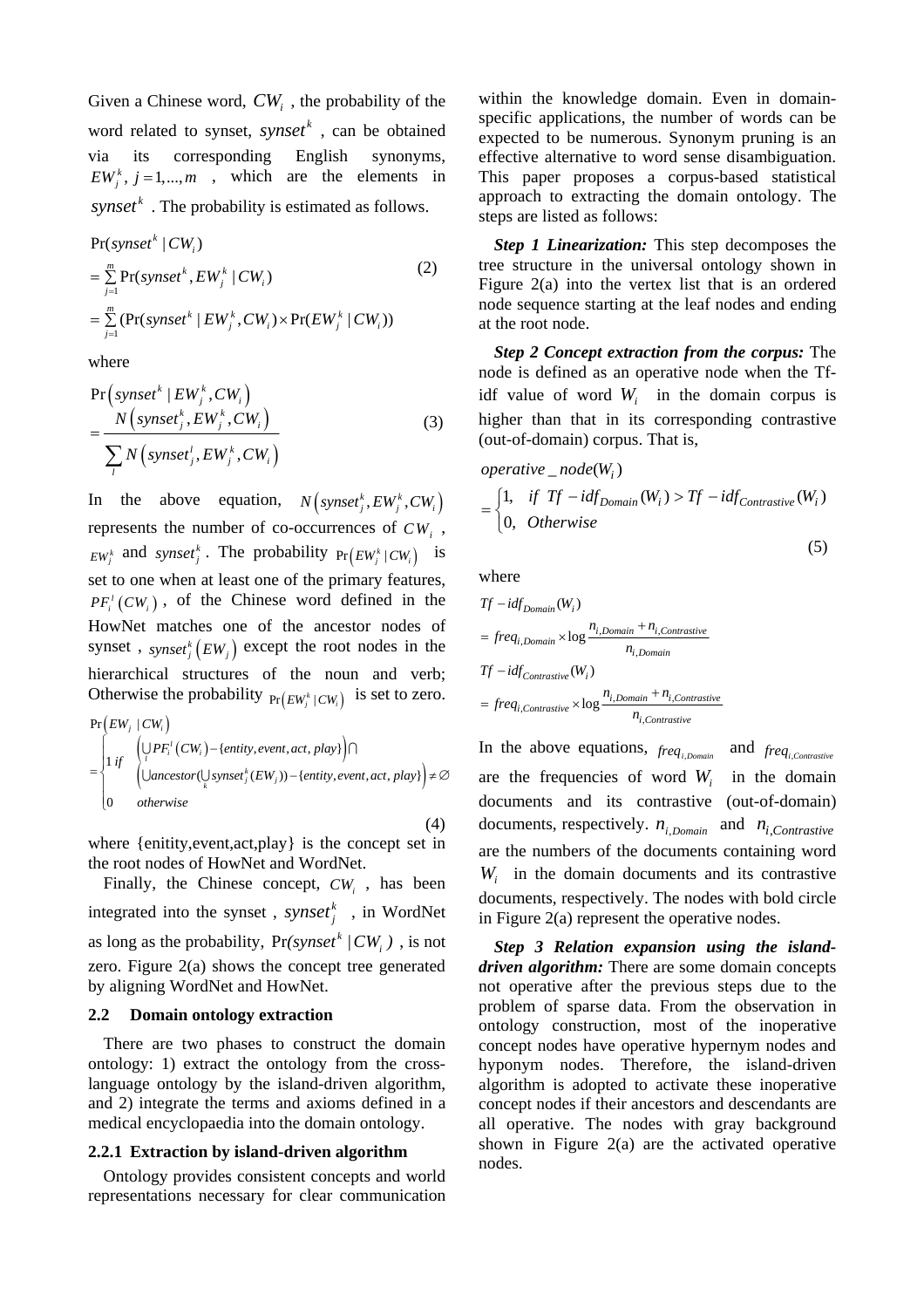*Step 4 Domain ontology extraction:* The final step is to merge the linear vertex list sequence into a hierarchical tree. However, some noisy concepts not belonging to this domain ontology are operative. These nodes with inoperative noisy concepts should be filtered out. Finally, the domain ontology is extracted and the final result is shown in Figure  $2(b)$ .

After the above steps, a dummy node is added as the root node of the domain concept tree.



Figure 2(a) Concept tree generated by aligning WordNet and HowNet. The nodes with bold circle represent the operative nodes after concept extraction. The nodes with gray background represent the operative nodes after relation expansion.



Figure 2(b) The domain ontology after filtering out the isolated concepts

#### **2.2.2 Axiom and terminology integration**

In practice, specific domain terminologies and axioms should be derived and introduced into the ontology for domain-specific applications. There are two approaches to add the terminologies and axioms: the first one is manual editing by the ontology engineers, and the other is to obtain from the domain encyclopaedia.

For medical domain, we obtain 1213 axioms derived from a medical encyclopaedia about the terminologies related to diseases, syndromes, and the clinic information. Figure 3 shows an example of the axiom. In this example, the disease "diabetes" is tagged as level "A" which represents that this disease is frequent in occurrence. And the degrees for the corresponding syndromes represent the causality between the disease and the syndromes. The axioms also provide two fields "department of the clinical care" and "the category of the disease" for medical information retrieval or other medical applications.



Figure 3 One example of the axioms

# **3 Evaluation**

For evaluation, a medical domain ontology is constructed. A medical web mining system is also implemented to evaluate the practicability of the bilingual ontology.

# **3.1 Conceptual Evaluation of Ontology**

The benchmark ontologies are created to be the test-suites of reusable data which can be employed by ontology engineers or constructer for benchmarking purposes. The benchmark ontology was constructed by the domain experts including two doctors and one pharmacologist based on UMLS. The domain experts have integrated the Chinese concepts without changing the contents of UMLS

Evaluation of ontology construction adopted the two layer measures: Lexical and Conceptual layers (Eichmann et al. 1998). The evaluation in the conceptual layer seems to be more important than that in the lexical layer when the ontology is constructed by aligning or merging several well defined source ontologies. There are two conceptual relation categories for evaluation: Taxonomic and non-Taxonomic evaluations.

# **3.1.1 Evaluation of the taxonomic relation**

*Step1 Linearization:* This step decomposes the tree structure into the vertex list as described in Section 2.2. The ontology,  $O_T$ , and the benchmark,  $O_B$  are shown in the Figure 4(a) and 4(b), respectively. After this linearization, the vertex list sets:  $VLS<sub>r</sub>$  and  $VLS<sub>B</sub>$  are obtained as shown in Figure 4(c), where  $VLS_T = \{VL_1^T, VL_2^T, VL_3^T, VL_4^T\}$ and  $VLS_{B} = \{VL_{1}^{B}, VL_{2}^{B}, VL_{3}^{B}\}.$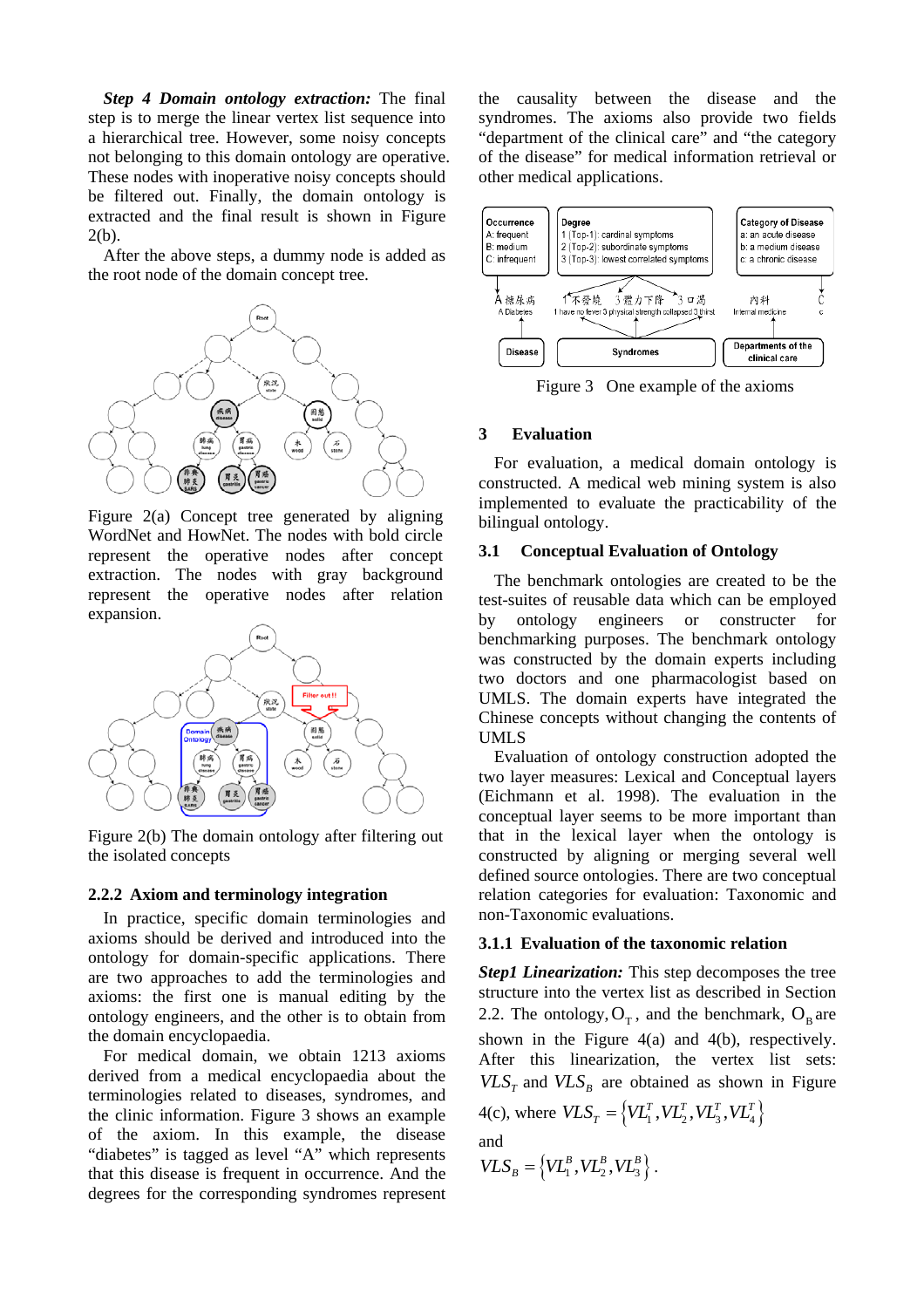

(a) The taxonomic hierarchical representation of target ontology  $O<sub>T</sub>$ 



(b) The taxonomic hierarchical representation of benchmark ontology  $O_{\rm B}$ 



(c) The taxonomic vertex list set representation of target ontology and benchmark ontology

### Figure 4 Linearization of ontologies

**Step 2 Normalization:** Since the frequencies of concepts in the vertex list set are not equal, the normalization factors are introduced to address this problem. For the target ontology, the factor vectors for normalization is

$$
NF^{T} = \left\{ nf_{1}^{T}, nf_{2}^{T}, nf_{3}^{T}, nf_{4}^{T}, nf_{5}^{T}, nf_{6}^{T}, nf_{7}^{T}, nf_{8}^{T} \right\} ,
$$

and for the benchmark ontology is

 $NF^B = \left\{ nf_1^B, nf_2^B, nf_3^B, nf_4^B, nf_5^B, nf_6^B, nf_7^B, nf_8^B, nf_9^B \right\}$ 

where  $nf_i^o$  is the normalization factor for the i-th concept of the ontology O. It is defined as the reciprocal of the frequency in the vertex list set.

1

$$
nf_i^o = \frac{1}{|\text{the vertex lists contain the concept}_i \text{ in ontology O}|}
$$

*Step 3 Estimation of the vertex list similarity:* Therefore, the pairwise similarity of these two vertex lists of the target ontology and benchmark ontology can be obtained using the Needleman/Wunsch techniques shown in the following steps:

*Initialization:* Create a matrix with m+1 columns and n+1 rows. m and n are the numbers of the concepts in the vertex lists of the target ontology and the bench mark ontology, respectively. The first row and first column of the matrix can be initially set to 0. That is,

$$
Sim(m, n) = 0, \text{ if } m = 0 \text{ or } n = 0 \tag{6}
$$

*Matrix filling:* Assign the values to the remnant elements in the matrix as the following equation:

$$
Sim(V_m^{T_i}, V_n^{B_j})
$$
\n
$$
= max \begin{cases}\nSim(m-1, n-1) + \frac{1}{2} \Big( n f_{m-1}^{T_i} + n f_{n-1}^{B_j} \Big) \times Sim_{lexicon}(V_{m-1}^{T_i}, V_{n-1}^{B_j}), \\
Sim(m-1, n)) + \frac{1}{2} \Big( n f_{m-1}^{T_i} + n f_n^{B_j} \Big) \times Sim_{lexicon}(V_{m-1}^{T_i}, V_n^{B_j}), \\
Sim(m, n-1) + \frac{1}{2} \Big( n f_m^{T_i} + n f_{n-1}^{B_j} \Big) \times Sim_{lexicon}(V_m^{T_i}, V_{n-1}^{B_j})\n\end{cases}
$$
\n(7)

There are some synonyms belonging to the same concept represented in one vertex. So the lexicon similarity can be described as

$$
\begin{aligned} \n\text{Sim}_{lexicon}(V_{m-1}^{T_i}, V_n^{B_j}) \\
&= \frac{\left| \text{Synonyms defined in the } V_{m-1}^{T_i} \text{ and } V_n^{B_j} \right|}{\left| \text{Synonyms defined in the } V_{m-1}^{T_i} \text{ or } V_n^{B_j} \right|} \n\end{aligned} \n\tag{8}
$$

*Traceback:* Determine the actual alignment with the maximum score,  $Sim(V_m^{\mathcal{T}_i}, V_n^{\mathcal{B}_j})$ , and therefore the pairwise similarity will be defined as the following equation:

$$
Sim\left( V L_i^T, V L_j^B \right) \equiv \arg \max Sim(V_m^{T_i}, V_n^{B_j}) \qquad (9)
$$

*Step 4 Pairwise similarity matrix estimation:*  The pairwise similarity matrix is obtained after  $p \times q$  times for Step3. p ,q are the numbers of the vertex list of target ontology and benchmark ontology. Each element of the pairwise similarity matrix as Equation (10) is obtained using Equation (9).



Figure 5 Pairwise similarity between the target ontolgy and benchmark ontology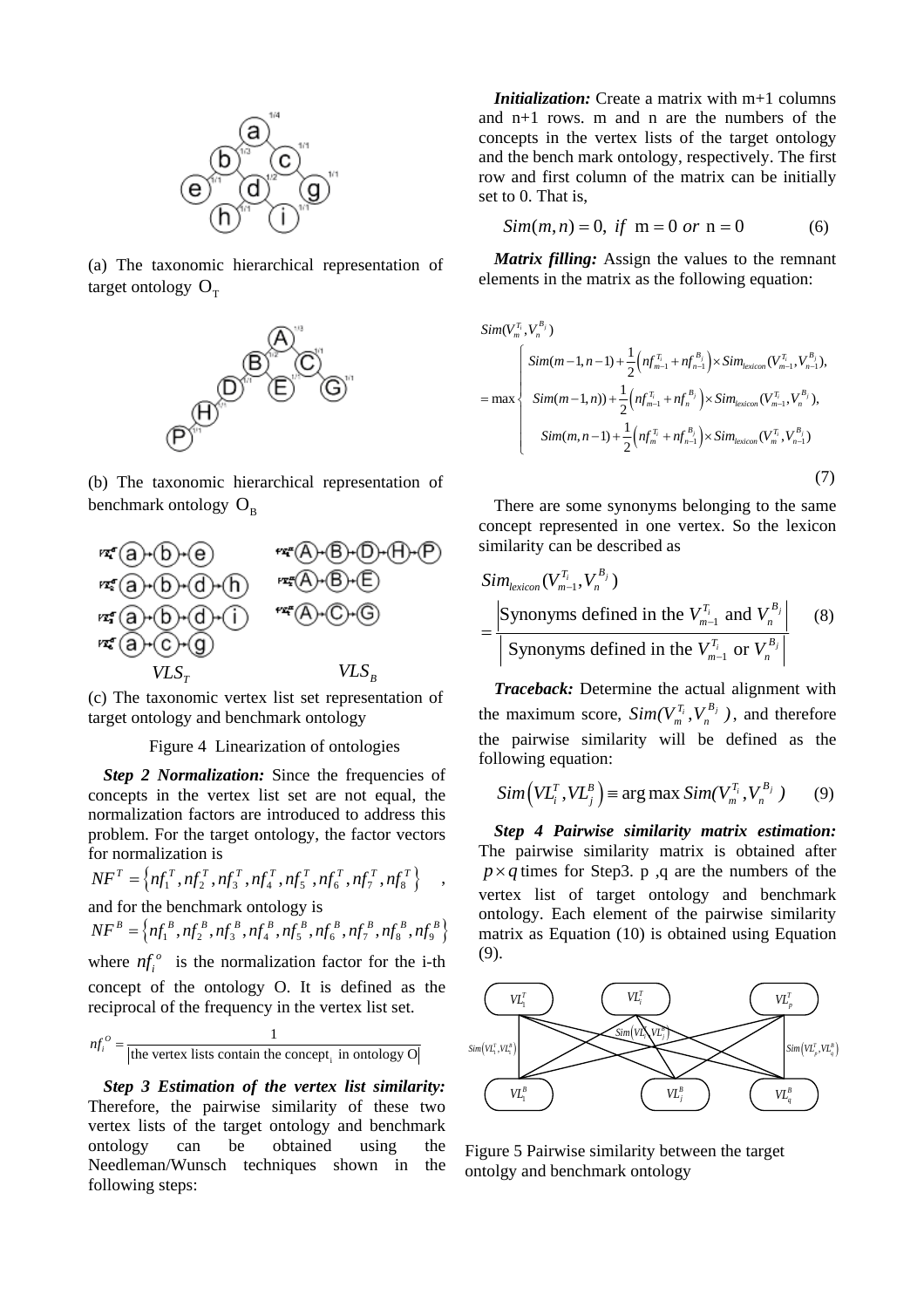$$
PSM (O_T, O_B)
$$
\n
$$
\begin{bmatrix}\n\sin(VL_1^T, VL_1^B) & \dots & \sin(VL_1^T, VL_q^B) \\
\vdots & \vdots & \ddots & \vdots \\
\sin(VL_p^T, VL_1^B) & \dots & \sin(VL_p^T, VL_q^B)\n\end{bmatrix}_{p \times q}
$$
\n(10)

*Step 5 Evaluation of the taxonomic hierarchy:* The whole similarity between target ontology and benchmark ontology can be represented as:

$$
Sim_{\text{taxonomic}}(O_T, O_B)
$$
\n
$$
= \frac{1}{p} \sum_{i=1}^{p} \underset{1 \le j \le q}{\operatorname{argmax}} Sim\left(VL_i^T, VL_j^B\right)
$$
\n
$$
(11)
$$

#### **3.1.2 Evaluation of the non-taxonomic relation**

Some relations defined in the ontology are nontaxonomic set such as synonym. In fact, the lexicon similarity is applied to measure the conceptual similarity. The lexicon similarity of set can be defined as the following equation:

$$
\begin{aligned} \n\text{Sim}_{\text{lexicon}}(V_s^{T_i}, V_t^{B_j}) \\
&= \frac{\left| \text{Words defined in the } V_s^{T_i} \text{ and } V_t^{B_j} \right|}{\left| \text{Words defined in the } V_s^{T_i} \text{ or } V_t^{B_j} \right|} \n\end{aligned} \tag{12}
$$

Therefore, the evaluation of the non-taxonomic relation is defined as

$$
Sim_{non-taxonomic} (O_T, O_B)
$$
  
= 
$$
\frac{1}{p \times q} \sum_{i=1}^p \sum_{j=1}^q \sum_s \sum_t Sim_{lexicon}(V_s^T, V_t^{B_j})
$$
(13)

## **3.1.3 Evaluation Results**

Using the benchmark ontology and evaluation metrics described in previous sections, the evaluation results are shown in Table 1.

Table1 the similarity measure between the target ontology and benchmark ontology

| Taxonomic relation similarity     | 0.57 |  |  |
|-----------------------------------|------|--|--|
| Non-Taxonomic relation similarity | 0.68 |  |  |

According to the experimental results, some phenomena are discovered as follows: first, the number of words mapped to the same concept in the upper layer of ontology is larger than that in the lower layer because the terminologies usually appear in the lower layer.

# **3.2 Evaluation of domain application**

To assess the ontology performance, a medical web-mining system to search the desired page has been implemented. In this system the web pages were collected from several Websites and totally 2322 web pages for medical domain and 8133 web pages for contrastive domain were collected. The training and test queries for training and evaluating the system performance were also collected. Forty users, who do not take part in the system development, were asked to provide a set of queries given the collected web pages. After postprocessing, the duplicate queries and the queries out of the medical domain are removed. Finally, 3207 test queries using natural language were obtained.

The baseline system is based on the Vector-Space Model (VSM) and synonym expansion. The conceptual relations and axioms defined in the medical ontology are integrated into the baseline as the ontology-based system. The result is shown in Table 2. The results show that ontology-based system outperforms the baseline system with synonym expansion, especially in recall rate.

# **4 Conclusion**

A novel approach to automated ontology alignment and domain ontology extraction from two knowledge bases is presented in this paper. In this approach, a bilingual ontology is developed from two well established language-dependent knowledge bases, WordNet and HowNet according to the co-occurrence of the words in the parallel bilingual corpus. A domain-dependent ontology is further extracted from the universal ontology using the island-driven algorithm and a domain and its contrastive corpus. In addition, domain-specific terms and axioms are also added to the domain ontology. This paper also proposed an evaluation method, benchmark and metrics, for ontology construction. Besides, we also applied the domainspecific ontology to the web page search in medical domain. The experimental results show that the proposed approach outperformed the synonym expansion approach. The overall performance of the information retrieval system is directly related to the ontology.

Table 2 Precision rate (%) at the 11 points recall level

| <b>Recall Level</b>    |    |    |    | .3 |    | .5 | .o |    |    |    |     |
|------------------------|----|----|----|----|----|----|----|----|----|----|-----|
| <b>Baseline system</b> | 78 |    | 68 | 65 | 60 | 52 | 38 | 30 |    | 15 |     |
| <b>Ontology based</b>  | 87 | 86 | 82 |    | 73 |    | 68 | 62 | 51 | 40 | ے ت |